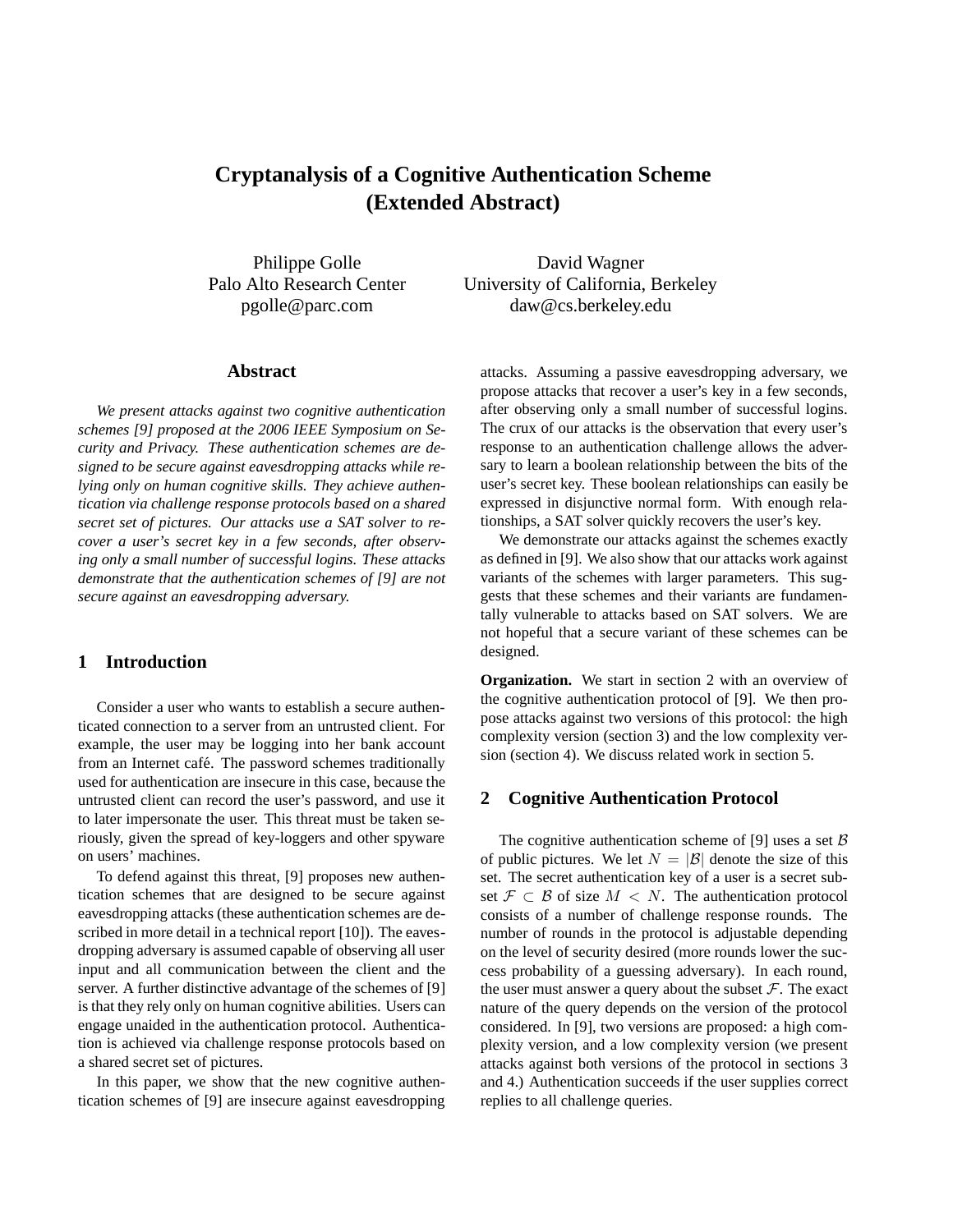## **3 High Complexity Protocol**

In this version of the protocol, the user is presented in each round with  $n < N$  pictures selected randomly from  $\beta$ . These *n* pictures are displayed in random order in a rectangular panel of  $R$  rows and  $C$  columns. Furthermore, an integer in the range  $[0; P - 1]$  is associated with each column and each row of the panel. We denote  $v_r$  the integer associated with row  $r$  and  $w_c$  the integer associated with column c. An example of such a panel is given in Figure 1.

| $P_{44}$ | $P_{31}$ | $P_{\rm 1}$ | $P_{26}$ | $P_{66}$ |   |
|----------|----------|-------------|----------|----------|---|
| $P_{46}$ | $P_{24}$ | $P_{21}$    | $P_{77}$ | $P_{43}$ |   |
| $P_{13}$ | $P_{16}$ | $P_{79}$    | $P_{38}$ | $P_{59}$ | 0 |
| $P_{36}$ | $P_{58}$ | $P_{76}$    | $P_{15}$ | $P_{53}$ |   |
|          |          |             |          |          |   |

**Figure 1. An example of a high complexity panel query. This 4-by-5 panel consists of** n = 20 **pictures drawn at random from a set of** N = 80 **pictures. The numbers shown along the bottom and right edges of the panel** are the values  $w_c$  and  $v_r$  associated with the **columns and rows of the panel. In this example, the numbers are chosen in the range**  $[0;3]$ , i.e.  $P = 4$ .

Given such a panel as a challenge, the user is asked to follow a mental path through the panel as follows. Starting from the top left corner, the user moves down whenever the current cell contains a picture that belongs to her secret set  $F$ , and moves right whenever the current cell contains a picture in  $\mathcal{B} - \mathcal{F}$ . This path eventually exits the panel either through the bottom or the right edge of the panel. If the path exits the panel through the bottom edge, the user reports the value  $w_c$  associated with the exit column. If the path exits the panel through the right edge, the user reports the value  $v_r$  associated with the exit row.

**Numerical parameters.** The implementation described in [9] proposes the following parameters. The set  $\beta$  of public images is of size  $N = 80$ . A user's key consists of a secret subset of  $M = 30$  images. In each challenge query, all pictures are displayed ( $n = N = 80$ ) in a panel of  $R = 8$ rows and  $C = 10$  columns. The values  $v_r$  and  $w_c$  are chosen in the range  $[0;3]$ , in such a way that users' replies to queries are approximately uniformly distributed in the range  $[0;3]$ . Each run of the authentication protocol consists of 11 rounds of challenge-response.

We demonstrate our attack first with this exact set of parameters. In particular, we use the values  $v_r$  and  $w_c$  defined in Figure 1 on page 3 of [9]. Our attacks are however not sensitive to this particular choice of parameters, and we show that they work against variants of the scheme with much larger parameters.

#### 3.1 Attack

We propose an attack that recovers the secret key of a user after observing the user's replies to a few authentication challenges. Let  $\mathcal F$  denote the secret set of pictures chosen by the user under attack. We define  $N$  boolean variables  $A_1, \ldots, A_N$  associated with the N pictures in the public set B. Let  $A_i = 1$  if the *i*-th picture belongs to the set F and otherwise  $A_i = 0$ . We denote  $A_i$  the negation of variable  $A_i$ . Note that recovering the user's key is equivalent to determining the values of  $A_1, \ldots, A_N$ .

**Boolean variables.** Each challenge-response round of the authentication protocol reveals information about the user's key, and thus about the variables  $A_1, \ldots, A_N$ . To capture this information fully, we need to define the following additional boolean variables in every round:

- For  $1 \le r \le R$  and  $1 \le c \le C$ , we introduce a boolean variable  $B_{(r,c)}^k$  associated with the cell in row  $r$  and column  $c$  of the panel submitted to the user in round k. We define  $B_{(r,c)}^k = 1$  if the path computed by the user in round  $k$  passes through cell  $(r, c)$ , and  $B_{(r,c)}^k = 0$  otherwise.
- For  $1 \leq r \leq R$ , we introduce a boolean variable  $B_{(r,C+1)}^k$ , and define  $B_{(r,C+1)}^k = 1$  if the path computed by the user exits the panel on the right in row  $r$ , and  $B_{(r,C+1)}^k = 0$  otherwise.
- For  $1 \leq c \leq C$ , we introduce a boolean variable  $B_{(R+1,c)}^k$ , and define  $B_{(R+1,c)}^k = 1$  if the path computed by the user exits the panel at the bottom in column *c*, and  $B_{(R+1,c)}^k = 0$  otherwise.

**Boolean formulas.** Given the user's replies to the panel queries, we learn the following boolean formulas between the variables  $A_1, \ldots, A_N$  and  $B_{(r,c)}^k$ . First, we know that in every round the path computed by the user starts in the top left corner of the panel:

$$
B^k_{(1,1)} = 1 \quad \forall \ k
$$

Let  $f(k, r, c)$  denote the index of the picture in the cell at row  $r$ , column  $c$ , of the panel submitted to the user in round  $k$ . The following formulas express the rules that the user follows to compute a path through the panel. The first rule is that the user moves down whenever the current cell contains a picture that belongs to the secret set  $\mathcal{F}$ :

$$
(A_{f(k,r,c)} \wedge B_{(r,c)}^k) \Rightarrow B_{(r+1,c)}^k
$$
  
 $\forall k, \forall r \in \{1, ..., R\}$  and  $\forall c \in \{1, ..., C\}$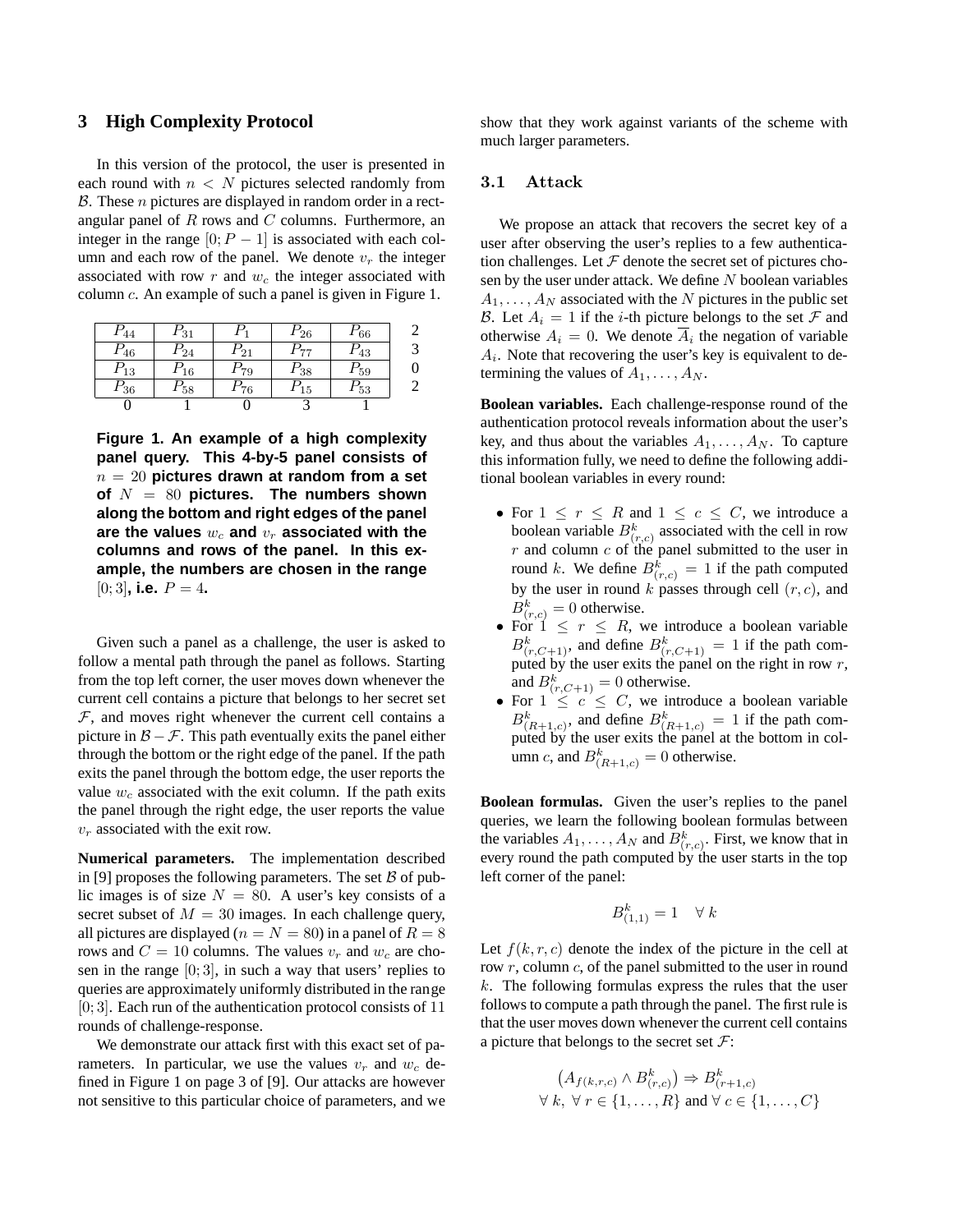| <b>Authentication protocol parameters</b> |    |  |            | <b>Attack complexity</b> |                |
|-------------------------------------------|----|--|------------|--------------------------|----------------|
| N                                         | м  |  | Panel size | $#$ Rounds               | Time (seconds) |
| 80                                        | 30 |  | 8 by 10    | 60                       | 102            |
| 80                                        | 30 |  | 8 by 10    | 100                      |                |
| 120                                       | 45 |  | 8 by 10    | 500                      | 45             |
| 120                                       | 45 |  | 8 by 10    | 1000                     | $\approx 960$  |

#### **Table 1. Cost of our attack against high complexity authentication, for various protocol parameters.**

The second rule is that the user moves right whenever the current cell contains a picture in  $\mathcal{B} - \mathcal{F}$ :

$$
(\overline{A}_{f(k,r,c)} \land B_{(r,c)}^k) \Rightarrow B_{(r,c+1)}^k
$$
  

$$
\forall k, \forall r \in \{1, ..., R\} \text{ and } \forall c \in \{1, ..., C\}
$$

Finally, let  $p^k \in \{0, \ldots, P-1\}$  denote the reply submitted by the user in round  $k$ . The following rules express the constraints on the path imposed by the user's reply. First, the path cannot end in row r if  $v_r \neq p^k$ , nor in column c if  $w_c \neq p^k$ :

$$
\frac{\overline{B^k}_{(r,C+1)}}{\overline{B^k}_{(R+1,c)}} \quad \forall \ r \text{ such that } v_r \neq p^k
$$
  

$$
\overline{B^k}_{(R+1,c)} \quad \forall \ c \text{ such that } w_c \neq p^k
$$

Secondly, the path must end in a row r for which  $v_r = p^k$ or a column c for which  $w_c = p^k$ :

$$
\left(\bigvee_{r \; | \; v_r = p^k} B^k_{(r,C+1)}\right) \vee \left(\bigvee_{c \; | \; w_c = p^k} B^k_{(R+1,c)}\right)
$$

All the boolean formulas above can be converted into equivalent boolean formulas in disjunctive normal form. For example,  $P \Rightarrow Q$  is equivalent to  $\overline{P} \vee Q$ . These are given as input to a SAT solver. Given enough formulas, a SAT solver quickly outputs a unique assignment of values to the variables  $A_1, \ldots, A_N$ . This assignment corresponds to the user's secret key.

**Implementation of the attack.** We tested our attacks with the UBCSAT implementation [7] of the SAPS [3] SAT solver (this SAT solver was the most efficient of those we tested). Table 1 summarizes the results of our attacks against the high complexity protocol. We tested the attacks with various of the parameters suggested in [9]. In all cases, our attack correctly recovers a unique candidate for the the user's secret key. The complexity of the attack is measured according to the number of challenge-response rounds that a passive adversary must observe, and the running time (in seconds) of the SAT solver. The running time of the attack was measured on a desktop PC running Windows XP with dual 3.40 GHZ CPUs and 1.00 GB of RAM.

**Discussion.** The first row of Table 1 shows that, for parameters suggested in [9], a passive eavesdropping adversary recovers a user's secret key in seconds after observing only 60 rounds of challenge-response. Since successful authentication requires multiple rounds of challenge-response (11 rounds are suggested in [9]), the attacker learns a user's secret key after observing as few as 6 successful user logins.

This attack is close to optimal in the number of rounds it requires. Indeed, users choose secret keys from a space with  $\log_2 \binom{80}{30} \approx 72.9$  bits of entropy. With  $P = 4$ , each user's reply to a challenge query reveals  $log_2(4) = 2$  bits of entropy of the secret key. Thus,  $72.9/2 \approx 37$  is a strict lower bound for the number of challenge-response rounds needed to uniquely recover a user's key.

With fewer than 60 rounds, our attack tends to recover multiple candidates for a user's key. More rounds on the other hand decrease the running time of the attack, as shown in the second row of Table 1.

The last two rows of Table 1 show that the attack also works for a larger choice of parameters (when users' keys consist of  $M = 45$  pictures chosen from a set of size  $N = 120$ . Given the fundamental limitations of SAT solvers, there is no doubt that our attack would not work with sufficiently large parameters. However, large parameters present users with the challenge of memorizing a large number of images. The results of Table 1 suggest that user's memory will fail before large enough parameters place the authentication scheme beyond the reach of our attack.

## **4 Low Complexity Protocol**

The setup for this version of the protocol is identical to the high complexity protocol. Recall that we denote  $\beta$  a public set of pictures of size  $N$ . The authentication key of a user is a secret subset  $\mathcal{F} \subset \mathcal{B}$  of size  $M \subset N$ . The difference lies in the questions asked of the user in each authentication challenge.

In the low complexity version of the authentication protocol, the user is presented in each challenge-response round with an ordered list of  $n$  pictures selected randomly from B. Each picture in the list is assigned a random bit (either 0 or 1) which is shown next to it. These random bits are chosen such that the number of pictures assigned 0 equals the number of pictures assigned 1.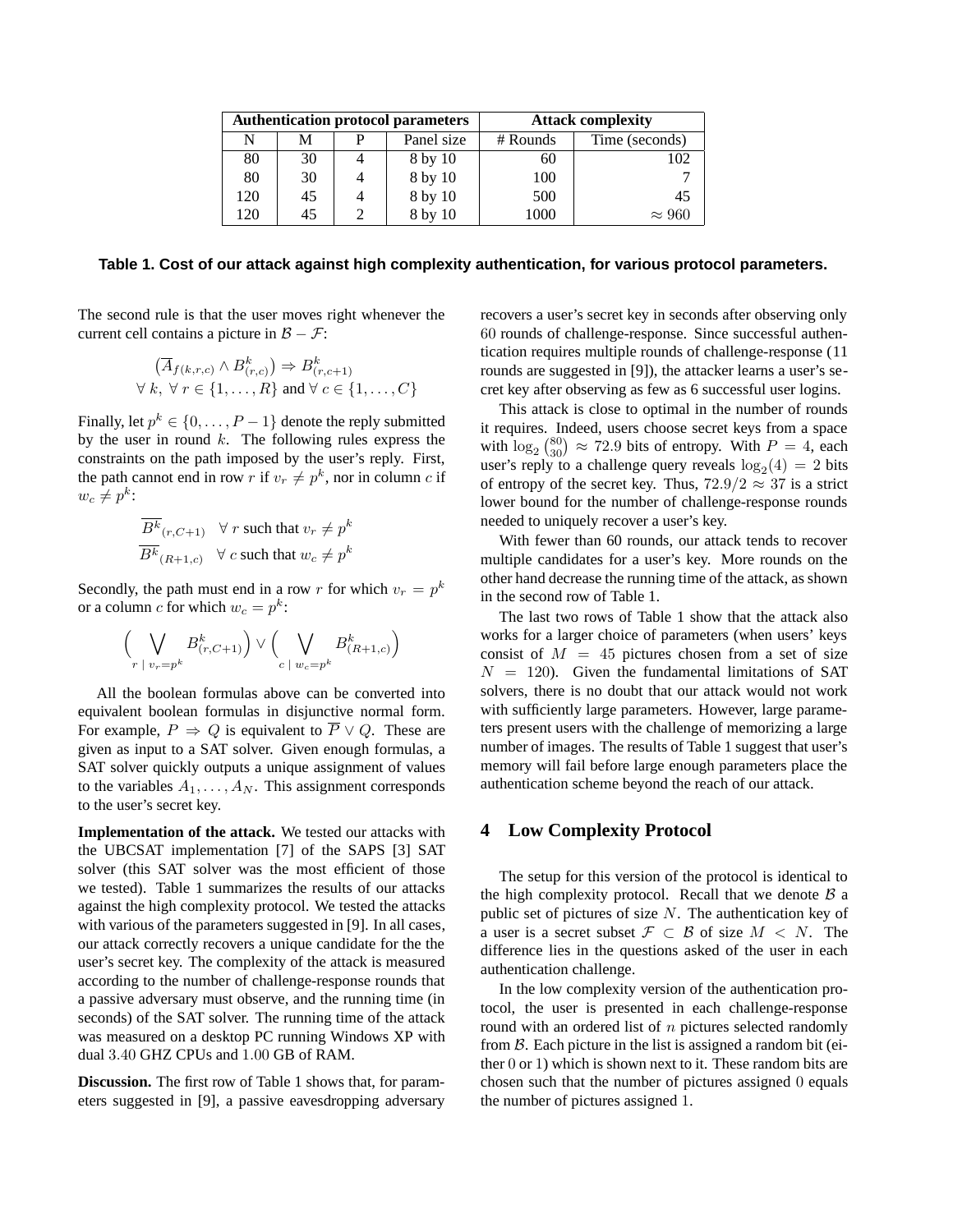| <b>Authentication protocol parameters</b> |     |    |            | <b>Attack complexity</b> |                |
|-------------------------------------------|-----|----|------------|--------------------------|----------------|
| N                                         | м   | n  | Query type | $#$ Rounds               | Time (seconds) |
| 240                                       | 60  | 20 | Case 1     | 250                      |                |
| 600                                       | 150 | 20 | Case 1     | 800                      | 2.6            |
| 240                                       | 60  | 20 | Case 2     | 400                      |                |

#### **Table 2. Cost of our attack against low complexity authentication, for various protocol parameters.**

The user is then asked one of the following binary questions:

- **First case.** Identify the first picture in the ordered list that belongs to  $F$ , and the last picture in the list that belongs to  $\mathcal F$ . Let  $b_0$  and  $b_1$  be the bits associated with these two images. Output  $b_0 \oplus b_1$ .
- **Second case.** Identify the first, second and last pictures in the ordered list that belong to  $\mathcal{F}$ . Let  $b_0, b_1$  and  $b_2$ be the bits associated with these pictures. Output the majority of  $b_0, b_1, b_2$ .

The description of the protocol given in [9] does not specify what reply the user should give when the ordered list contains fewer than 2 images from  $\mathcal F$  (in the first case) or fewer than 3 images from  $\mathcal F$  (in the second case). The parameters of the protocol are chosen such that this situation happens very infrequently. In our analysis, we generate ordered lists such that this situation never happens.

**Numerical parameters.** The implementation described in [9] proposes the following parameters. The set  $\beta$  of public images is of size  $N = 240$ . A user's key consists of a secret subset of  $M = 60$  images. In each challenge query,  $n = 20$  random pictures are displayed. Each run of the low complexity authentication protocol consists of 22 rounds of challenge-response.

#### 4.1 Attack

We propose an attack that recovers the key of a user after observing the user's replies to a few authentication rounds. Let  $F$  denote the secret set of pictures chosen by the user under attack. As in section 3.1, we define  $N$  boolean variables  $A_1, \ldots, A_N$  associated with the N pictures in the set B. We define  $A_i = 1$  if the *i*-th picture belongs to the set  $\mathcal F$ and otherwise  $A_i = 0$ . We denote  $A_i$  the negation of variable  $A_i$ . Note that recovering the user's key is equivalent to determining the values of  $A_1, \ldots, A_N$ .

In every round, observing the user's reply to an authentication query reveals boolean relationships between the variables  $A_1, \ldots, A_N$ . Specifically, let  $i_1, \ldots, i_n \in$  $\{1,\ldots,N\}$  denote the indices of the *n* pictures presented to the user in the ordered list, and let  $b_1, \ldots, b_n$  denote the bits associated with these pictures. Finally, let b denote the bit returned by the user.

We know that at least one of the images in the ordered list is known to the user. This implies that the following formula is true:

$$
(A_{i_1} \vee A_{i_2} \vee \ldots \vee A_{i_n}).
$$

**First case.** For all  $1 \leq j \leq k \leq n$ , we know that  $b_j \oplus b_k \neq b$ implies that pictures  $i_j$  and  $i_k$  cannot be the first and last pictures that belong to  $\mathcal F$  in the ordered list. Thus:

- If  $b_1 \oplus b_n \neq b$ , we learn that pictures  $i_1$  and  $i_n$  cannot both belong to F. In other words, if  $b_1 \oplus b_n \neq b$  the following formula is true:  $(A_{i_1} \vee A_{i_n}).$
- For  $1 \leq j \leq k \leq n$  such that  $(j,k) \neq (1,n)$  and  $b_j \oplus b_k \neq b$ , we learn that if pictures  $i_j$  and  $i_k$  both belong to  $F$ , then there must exist at least one other picture that belongs to F in the range  $[1, j - 1] \cup [k + 1]$ 1, n. In other words, for all  $1 \leq j \leq k \leq n$  such that  $(j,k) \neq (1,n)$  and  $b_j \oplus b_k \neq b$  the following formula is true:

$$
(A_{i_j} \wedge A_{i_k}) \Rightarrow ((A_{i_1} \vee \ldots \vee A_{i_{j-1}}) \vee (A_{i_{k+1}} \vee \ldots \vee A_{i_n})).
$$

**Second case.** For all  $1 \leq j \leq k \leq \ell \leq n$ , we know that if the majority of the three bits  $(b_j, b_k, b_\ell)$  is not equal to b, then this implies that pictures  $i_j$ ,  $i_k$  and  $i_\ell$  cannot be the first, second and last pictures that belong to  $\mathcal F$  in the ordered list. Thus:

- If the majority of  $(b_1, b_2, b_n)$  is not equal to b, the following formula is true:  $(\overline{A}_{i_1} \vee \overline{A}_{i_2} \vee \overline{A}_{i_n}).$
- For all  $1 \leq j \leq k \leq \ell \leq n$  such that  $(j, k, \ell) \neq$  $(1, 2, n)$  and such that the majority of  $(b_i, b_k, b_\ell)$  is not equal to b, we learn that if pictures  $i_j, i_k$  and  $i_\ell$  all belong to  $F$ , then there must exist at least one other picture that belongs to F in the range  $[1, j - 1] \cup [j + 1]$ 1, k−1 $\cup$ [ $\ell+1$ , n]. In other words, for all  $1 \leq j < k <$  $\ell \leq n$  such that  $(j, k, \ell) \neq (1, 2, n)$  and the majority of  $(b_i, b_k, b_\ell)$  is not equal to b, the following formula is true:

$$
(A_{i_j} \wedge A_{i_k} \wedge A_{i_\ell}) \Rightarrow ((A_{i_1} \vee \ldots \vee A_{i_{j-1}}) \vee (A_{i_{j+1}} \vee \ldots \vee A_{i_{k-1}}))
$$

$$
(A_{i_{j+1}} \vee \ldots \vee A_{i_{k-1}}) \vee (A_{i_{\ell+1}} \vee \ldots \vee A_{i_n})).
$$